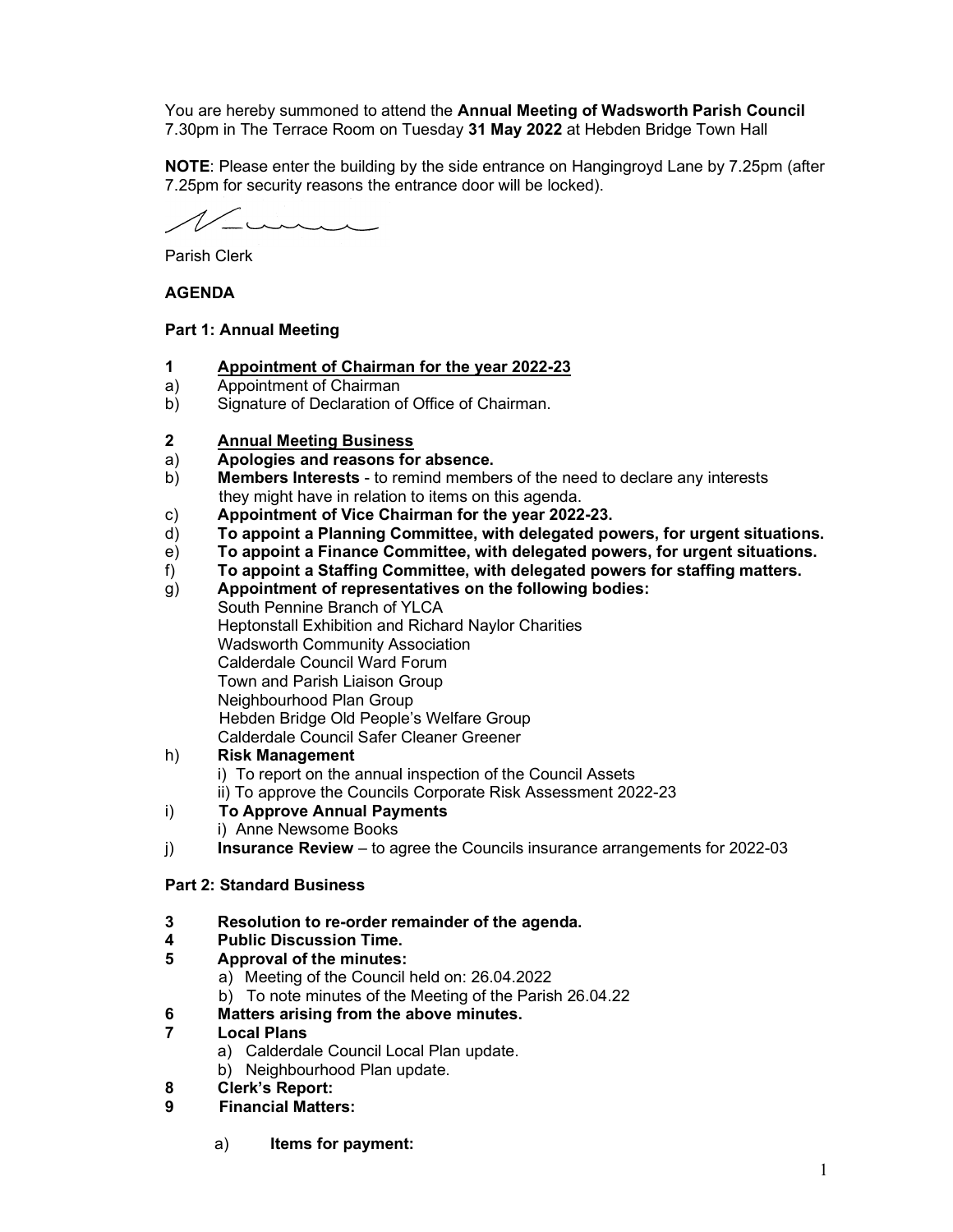|      | Salaries/PAYE                             | £561.17 |
|------|-------------------------------------------|---------|
| ii)  | Allowance and reimbursement:              |         |
|      | - computer allowance                      | £20.00  |
|      | - home working allowance                  | £17.33  |
|      | - Travel                                  | £2.70   |
|      | Total:                                    | £40.03  |
| iii) | Mr RG Dean - bench refurbishment          | £199.24 |
| iv)  | CROWS – grant payment                     | £500.00 |
| V)   | Zurich Municipal insurance                | £408.12 |
| vi)  | <b>YLCA Public Rights of Way training</b> | £10.00  |

## b) Financial reporting

i) Bank reconciliations (monthly)

ii) Budget monitoring (quarterly)

## c) Grants: None received

#### d) Annual Governance and Accountability Return (AGAR) 2021-22

- i) To certify Wadsworth Parish Council as exempt form external audit for financial year 2021-22.
- ii) To note the Annual Internal Audit Report for 2021-22 included as part of the AGAR 2021-22.
- iii) To approve Section 1 Annual Governance Statement 2021-22 for Wadsworth Parish Council, AGAR 2021-22.
- iv) To approve Section 2 Accounting Statements 2021-22 for Wadsworth Parish Council, AGAR 2021- 22.
- v) To approve the publication of documents required by Accounts and Audit Regulations 2015, the Local Audit (Smaller Authorities) Regulations 2015 and the Transparency Code for Smaller Authorities.

#### 10 Correspondence:

- a) CMBC: Modern day slavery training
- b) Local resident: Proposed woodland management visit
- c) Anne Newsome Books Thank you letter

# 11 Planning:

- a) New Applications:
- i) 22/00404/HSE First floor rear extension and replacement double garage -Martin Mill Cottage Walker Lane Old Town Hebden Bridge Calderdale HX7 8SJ
- ii) 22/00403/FUL Construction of a detached 4 x bed dwelling with associated parking and amenity space including demolition of a garage - White Cliff Midgehole Road Hebden Bridge Calderdale HX7 7AA
- iii) 22/00322/HSE Demolition of existing stable to facilitate conversion of existing outbuilding and extension to form ancillary residential accommodation. - Purprise Farm Purprise Lane Pecket Well Hebden Bridge Calderdale HX7 8RB
- iv) 22/00369/FUL Glen farrow biomass boiler. Far Shawcroft Farm Akroyd Lane Pecket Well Hebden Bridge Calderdale HX7 8TE

## b) Decisions made by Calderdale Council

- i) 20/00738/LBC Replacement of stone mullions previously removed and replacement of existing windows Old Town Hall Old Town PENDING
- ii) 20/01026/LBC Two storey side extension (Listed Building Consent) Lower Crimsworth Farm Crimsworth Lane Pecket Well Hebden Bridge PENDING
- iii) 21/00637/HSE Conversion of barn to dwelling for visitor accommodation Wilcroft Farm Keighley Road Hebden Bridge Calderdale HX7 8QY PENDING